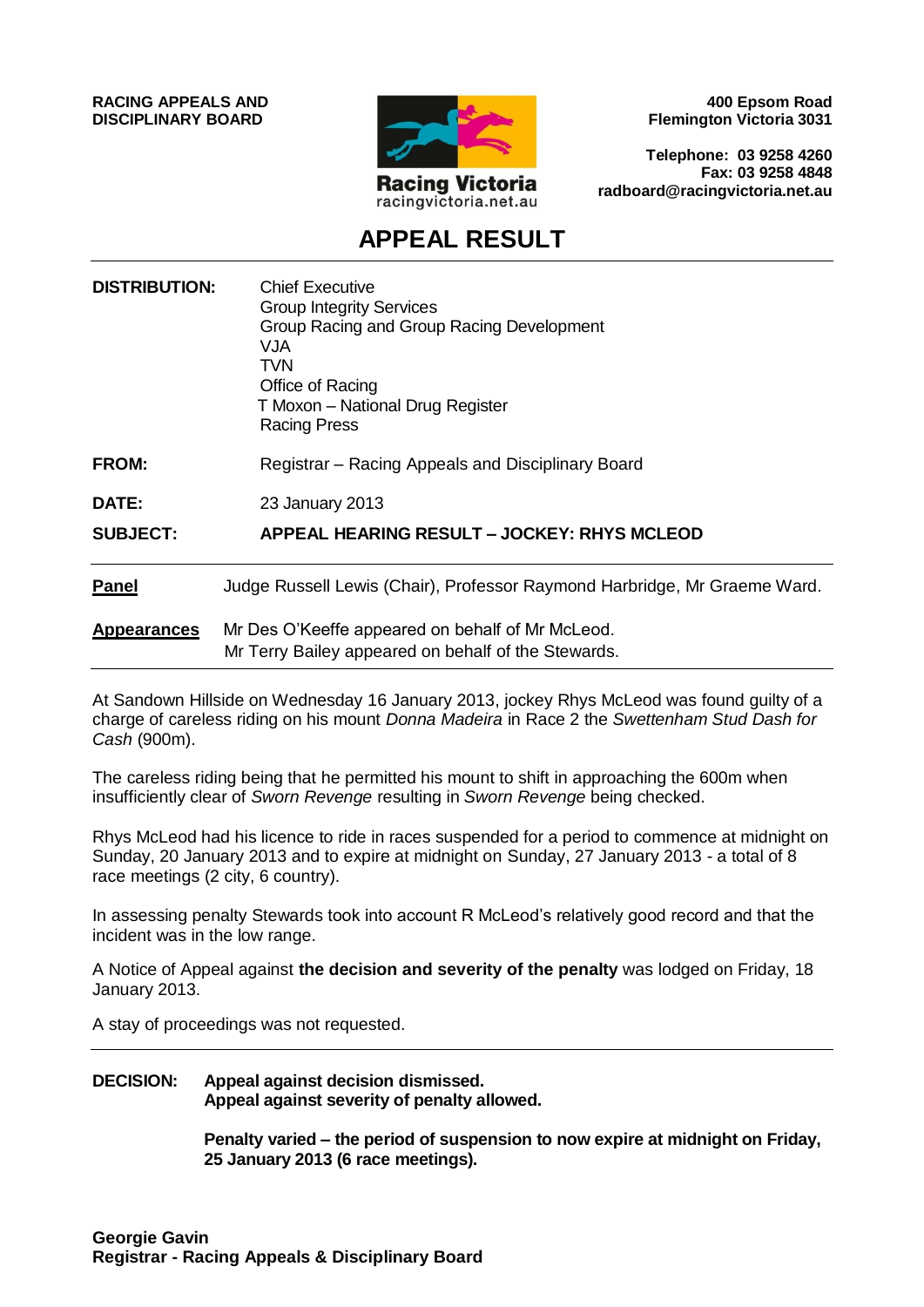# **TRANSCRIPT OF PROCEEDINGS**

#### **RACING APPEALS AND DISCIPLINARY BOARD**

\_\_\_\_\_\_\_\_\_\_\_\_\_\_\_\_\_\_\_\_\_\_\_\_\_\_\_\_\_\_\_\_\_\_\_\_\_\_\_\_\_\_\_\_\_\_\_\_\_\_\_\_\_\_\_\_\_\_\_\_\_\_\_

**HIS HONOUR JUDGE R.P.L. LEWIS, Chairman PROF R. HARBRIDGE MR G. WARD**

#### **EXTRACT OF PROCEEDINGS**

#### **DECISION**

### **IN THE MATTER OF THE SWETTENHAM STUD DASH FOR CASH OVER 900 METRES AT SANDOWN ON 16/1/13**

**JOCKEY: RHYS McLEOD**

#### **MELBOURNE**

#### **WEDNESDAY, 23 JANUARY 2013**

MR T. BAILEY appeared on behalf of the RVL Stewards

MR D. O'KEEFFE appeared on behalf of the Appellant